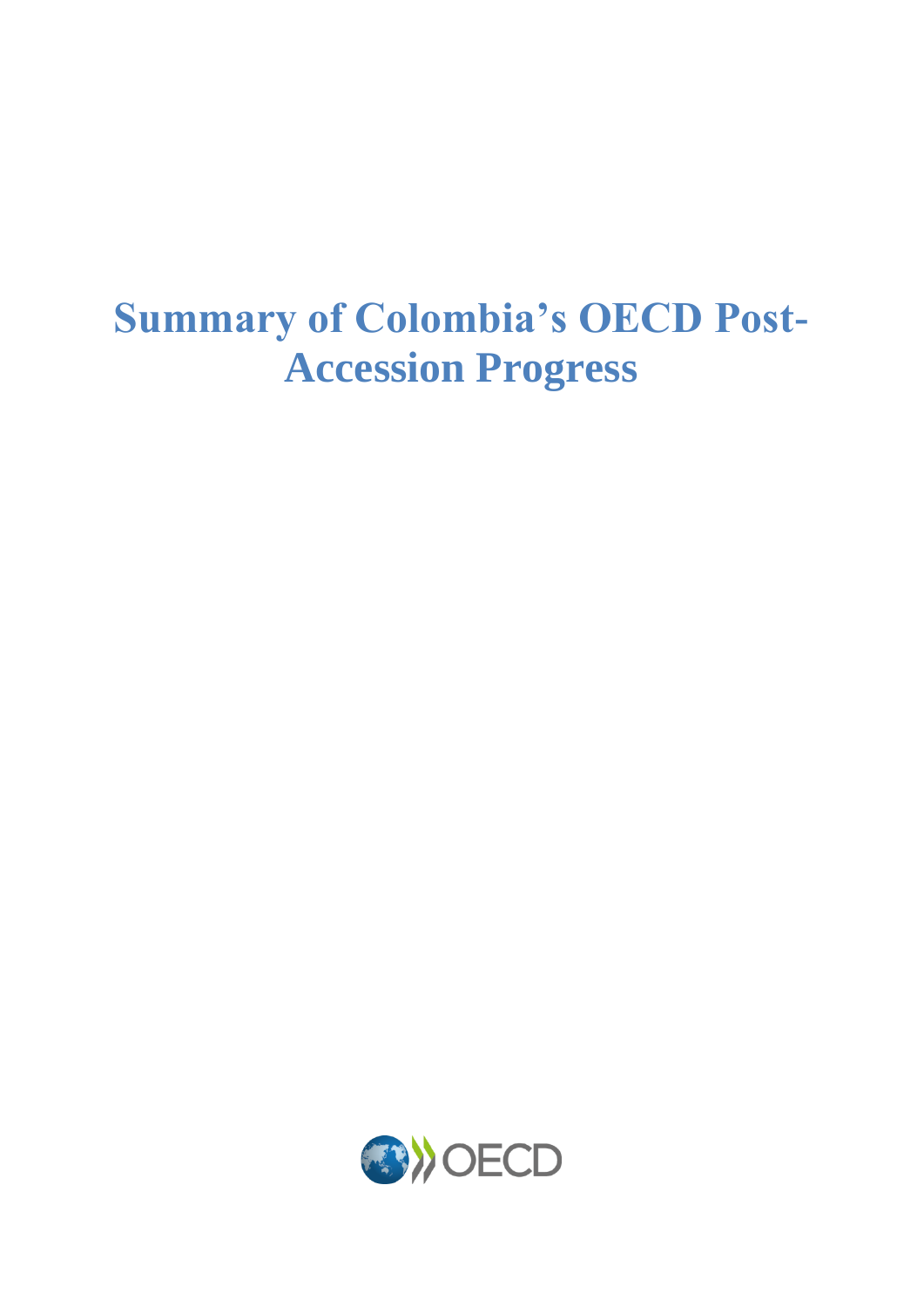Please cite this publication as:

OECD (2021), *Summary of Colombia's OECD Post-Accession Progress*

This work is published under the responsibility of the Secretary-General of the OECD. The opinions expressed and arguments employed herein do not necessarily reflect the official views of the Members of the OECD.

This document, as well as any data and any map included herein, are without prejudice to the status of or sovereignty over any territory, to the delimitation of international frontiers and boundaries and to the name of any territory, city or area.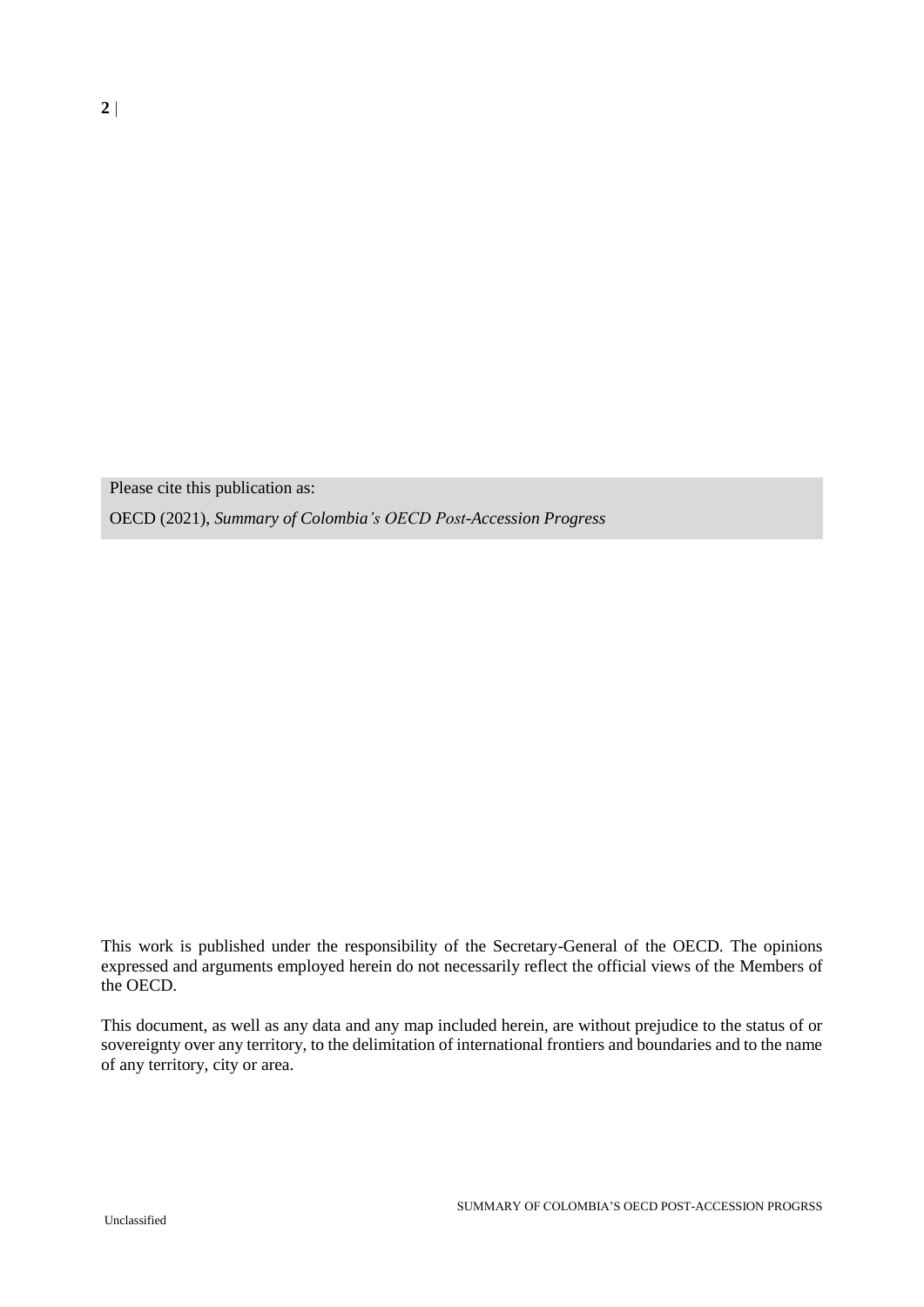#### **Background**

1. On 25 May 2018, Council decided to invite Colombia to accede to the OECD Convention [\[C\(2018\)81/FINAL\]](https://one.oecd.org/document/C(2018)81/FINAL/en/pdf) and an Accession Agreement, consisting of the Final Statement of Colombia accepting the obligations of OECD membership and the Council Decision to invite Colombia, was signed on 30 May 2018. Colombia deposited its instrument of ratification of the OECD Convention and thus became an OECD Member on 28 April 2020.

#### **Overview of post-accession reporting**

2. The Council Decision to invite Colombia to become an OECD Member provided that, after accession, Colombia should report as follows:

- *Environment Policy Committee: a progress report on the implementation of the eleven legal*  instruments for which it requested a timeframe, to be submitted by the end of 2018 or by the end of *2020 in accordance with the specific timeframe for implementation requested for each instrument, and thereafter if required;*
- *Chemicals Committee: a progress report in 2021 on the implementation of the nine legal instruments for which it requested a timeframe and on the Committee recommendations in relation to C(83)98/FINAL and C(83)97/FINAL taking into account the implementation timeline of the National Industrial Chemicals Policy;*
- *Public Governance Committee: an annual progress report for a period of five years after accession on progress in implementing the Key Recommendations listed in paragraph 78 of the Public Governance Committee Formal Opinion, including the commitments listed in Appendix A of the Formal Opinion on the implementation of the Ten-Year Justice Plan;*
- *Regulatory Policy Committee: an initial report within two years after accession and a second report in five years if required;*
- *Employment, Labour and Social Affairs Committee: a yearly update report based on the elements and indicators listed in Annex A of the Employment, Labour and Social Affairs Committee Formal Opinion, to be accompanied by a report prepared by the Secretariat two, four, six and eight years after accession to the Organisation and thereafter as required;*
- *Trade Committee: a follow-up assessment with respect to the recommendations listed in Section V. of the Trade Committee Formal Opinion at each Trade Committee meeting following the date of its accession for two years and thereafter as required;*
- *Fisheries Committee: a progress report within two years after accession.*

3. In addition to the post-accession formal reporting in these areas, Colombia requested a timeframe for the further implementation of two OECD legal instruments in the fields of Fiscal Affairs and Insurance and Private Pensions, namely the Recommendation of the Council on the Determination of Transfer Pricing between Associated Enterprises [\[OECD/LEGAL/0279\]](https://legalinstruments.oecd.org/en/instruments/OECD-LEGAL-0279) and the Recommendation of the Council on Disaster Risk Financing Strategies [\[OECD/LEGAL/0436\]](https://legalinstruments.oecd.org/en/instruments/OECD-LEGAL-0436). These timeframes are subject to follow-up by the Committee on Fiscal Affairs and the Insurance and Private Pensions Committee, respectively.

4. The post-accession progress reporting of Colombia started in the second half of 2020. On 23 June 2021, the Council discussed the first annual post-accession report of the progress made by Colombia in the implementation of its accession commitments to date.

5. A summary of Colombia's post-accession progress in each area is set out below.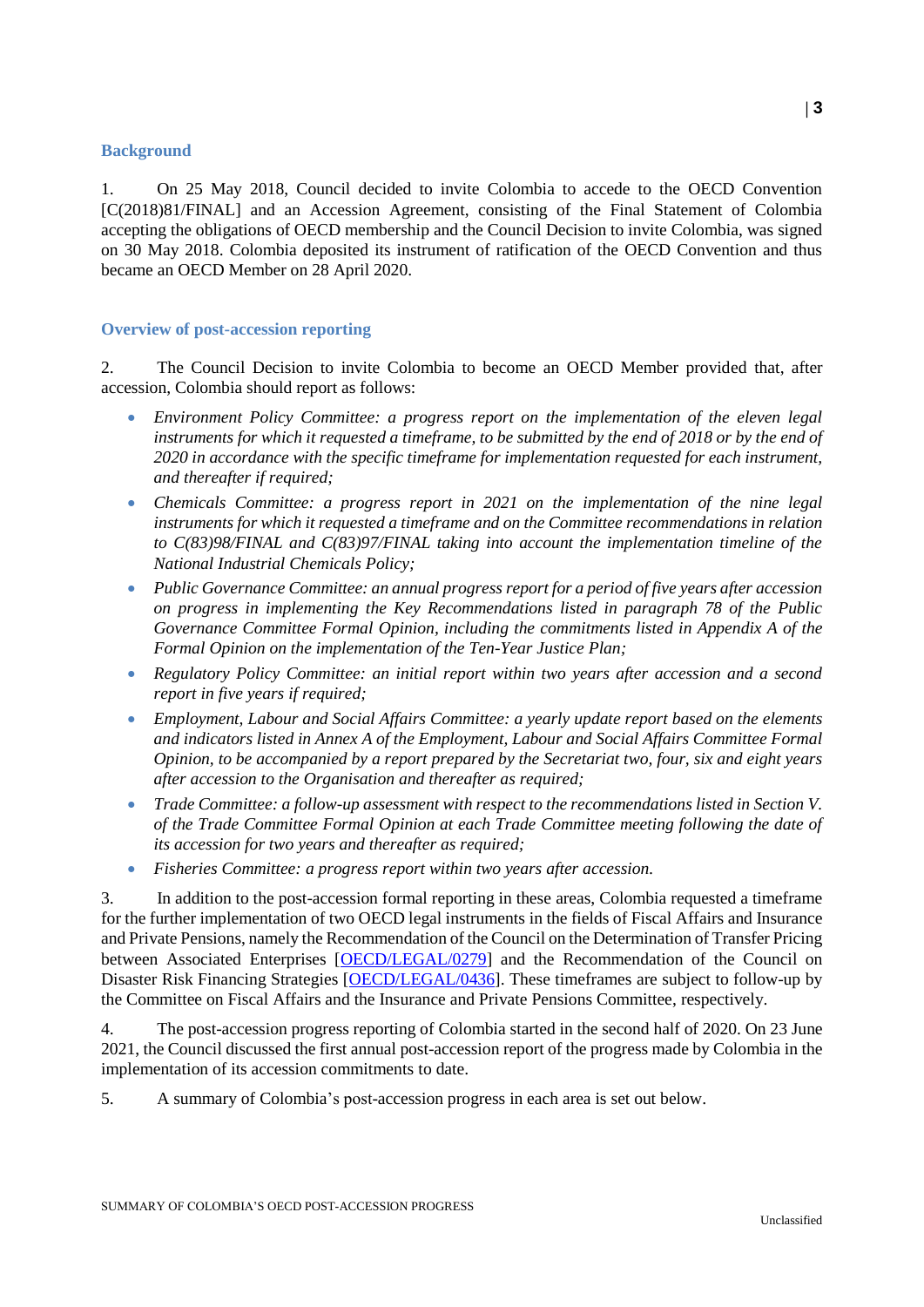# **4**

**Summary of post-accession reporting**

## **1. Environment**

## *OECD post-accession recommendations*

6. In the course of its review of Colombia for purposes of accession to the OECD, the Environment Policy Committee (EPOC) requested Colombia to report on actions taken to implement the following eleven OECD legal instruments on environment and waste management for which timeframes were requested:

- Decision of the Council concerning the Control of Transboundary Movements of Wastes Destined for Recovery Operations [\[OECD/LEGAL/0266\]](https://legalinstruments.oecd.org/en/instruments/OECD-LEGAL-0266) – timeframe requested until end of 2018;
- Recommendation of the Council on the Assessment of Projects with Significant Impact on the Environment [\[OECD/LEGAL/0172\]](https://legalinstruments.oecd.org/en/instruments/OECD-LEGAL-0172) – timeframe requested until end of 2018;
- Recommendation of the Council on Environmental Indicators and Information [\[OECD/LEGAL/0257\]](https://legalinstruments.oecd.org/en/instruments/OECD-LEGAL-0257) – timeframe requested until end of 2018;
- Recommendation of the Council on Good Practices for Public Environmental Expenditure Management [\[OECD/LEGAL/0345\]](https://legalinstruments.oecd.org/en/instruments/OECD-LEGAL-0345) – timeframe requested until end of 2018;
- Recommendation of the Council on Environmental Information [\[OECD/LEGAL/0296\]](https://legalinstruments.oecd.org/en/instruments/OECD-LEGAL-0296) timeframe requested until end of 2020;
- Recommendation of the Council on Material Flows and Resource Productivity [\[OECD/LEGAL/0324\]](https://legalinstruments.oecd.org/en/instruments/OECD-LEGAL-0324) – timeframe requested until end of 2020;
- Recommendation of the Council on Resource Productivity [\[OECD/LEGAL/0358\]](https://legalinstruments.oecd.org/en/instruments/OECD-LEGAL-0358) timeframe requested until end of 2020;
- Recommendation of the Council on a Comprehensive Waste Management Policy [\[OECD/LEGAL/0147\]](https://legalinstruments.oecd.org/en/instruments/OECD-LEGAL-0147) – timeframe requested until end of 2018;
- Recommendation of the Council concerning the Re-Use and Recycling of Beverage Containers [\[OECD/LEGAL/0159\]](https://legalinstruments.oecd.org/en/instruments/OECD-LEGAL-0159) – timeframe requested until end of 2018;
- Recommendation of the Council on Waste Paper Recovery [\[OECD/LEGAL/0184\]](https://legalinstruments.oecd.org/en/instruments/OECD-LEGAL-0184) timeframe requested until end of 2018;
- Recommendation of the Council on the Environmentally Sound Management of Waste [\[OECD/LEGAL/0329\]](https://legalinstruments.oecd.org/en/instruments/OECD-LEGAL-0329) – timeframe requested until end 2018.

## *Colombia's progress*

7. When considering Colombia's progress in November 2020, EPOC's Working Party on Resource Productivity and Waste (WPRPW) concluded that Colombia complies with three Recommendations<sup>1</sup> and invited Colombia to submit a post-accession progress report on implementation of the remaining two legal instruments in the area of waste<sup>2</sup> as soon as regulatory work in Colombia in relation to certain elements of these legal instruments is completed. The WPRPW further recommended that Colombia present an update in 2025, in the context of regular reporting by OECD Members, on the implementation of its National

<sup>&</sup>lt;sup>1</sup> Recommendation of the Council on a Comprehensive Waste Management Policy [\[OECD/LEGAL/0147\]](https://legalinstruments.oecd.org/en/instruments/OECD-LEGAL-0147); Recommendation of the Council concerning the Re-Use and Recycling of Beverage Containers [\[OECD/LEGAL/0159\]](https://legalinstruments.oecd.org/en/instruments/OECD-LEGAL-0159) and Recommendation of the Council on Waste Paper Recovery [\[OECD/LEGAL/0184\]](https://legalinstruments.oecd.org/en/instruments/OECD-LEGAL-0184).

<sup>&</sup>lt;sup>2</sup> Recommendation of the Council on the Environmentally Sound Management of Waste [\[OECD/LEGAL/0329\]](https://legalinstruments.oecd.org/en/instruments/OECD-LEGAL-0329) and Decision of the Council Concerning the Control of Transboundary Movements of Wastes Destined for Recovery Operations [\[OECD/LEGAL/0266\]](https://legalinstruments.oecd.org/en/instruments/OECD-LEGAL-0266).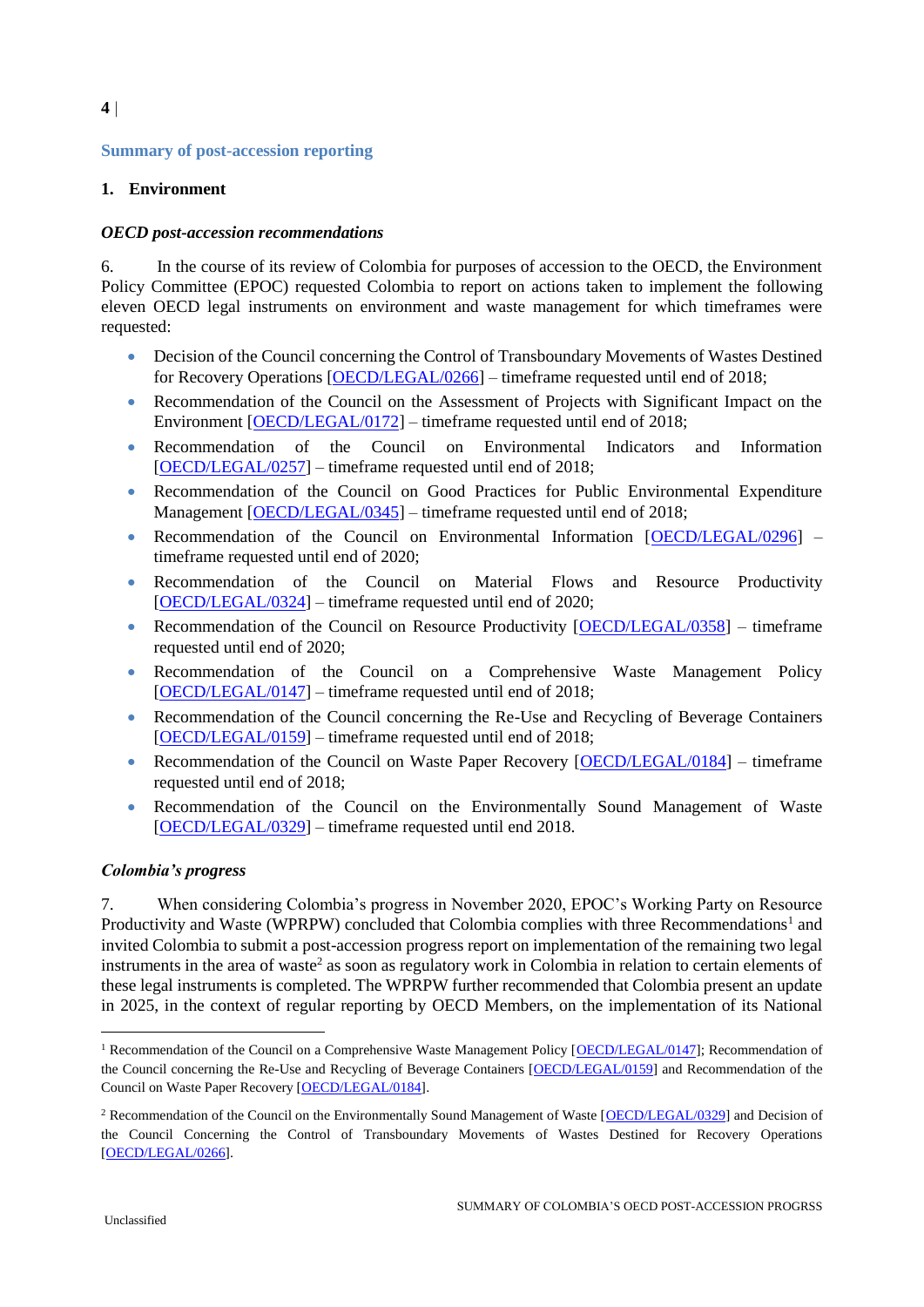Policy on Integrated Solid Waste Management (CONPES 3874), including the Extended Producer Responsibility scheme for packaging waste, and other measures described in Colombia's first postaccession progress report.

8. At its meeting in February 2021, EPOC endorsed the conclusion of the WPRPW that Colombia complies with three Recommendations in the field of waste and also concluded that Colombia complies with two legal instruments on environmental information<sup>3</sup>. The Committee further encouraged Colombia to intensify efforts to facilitate public access to information on environmental performance of enterprises and invited Colombia to report back on the implementation of commitments on the four outstanding legal instruments<sup>4</sup> as soon as the implementation of Colombia's Action Plan regarding these legal instruments is completed.

9. In terms of next steps, Colombia is scheduled to report back on the remaining instruments on environment at a spring 2022 EPOC meeting and on the two outstanding legal instruments in the area of waste at the autumn 2022 meeting of WPRPW.

## **2. Chemicals**

## *OECD post-accession recommendations*

10. In the course of its review of Colombia for purposes of accession to the OECD, the Chemicals Committee requested Colombia to report on actions taken to implement the following ten OECD legal instruments for which a timeframe was requested:

- Decision of the Council concerning the Minimum Pre-Marketing Set of Data in the Assessment of Chemicals [\[OECD/LEGAL/0199\]](https://legalinstruments.oecd.org/en/instruments/OECD-LEGAL-0199) – timeframe requested until end of 2020;
- Decision of the Council on the Exchange of Information concerning Accidents Capable of Causing Transfrontier Damage [\[OECD/LEGAL/0240\]](https://legalinstruments.oecd.org/en/instruments/OECD-LEGAL-0240) – timeframe requested until end of 2020;
- Decision-Recommendation of the Council on the Systematic Investigation of Existing Chemicals [\[OECD/LEGAL/0232\]](https://legalinstruments.oecd.org/en/instruments/OECD-LEGAL-0232) – timeframe requested until end of 2020;
- Decision-Recommendation of the Council concerning Provision of Information to the Public and Public Participation in Decision-making Processes related to the Prevention of, and Response to, Accidents Involving Hazardous Substances [\[OECD/LEGAL/0239\]](https://legalinstruments.oecd.org/en/instruments/OECD-LEGAL-0239) – timeframe requested until end of 2020;
- Decision-Recommendation of the Council on the Co-operative Investigation and Risk Reduction of Existing Chemicals [\[OECD/LEGAL/0259\]](https://legalinstruments.oecd.org/en/instruments/OECD-LEGAL-0259) – timeframe requested until end of 2020;
- Recommendation of the Council establishing Guidelines in Respect of Procedure and Requirements for Anticipating the Effects of Chemicals on Man and in the Environment [\[OECD/LEGAL/0154\]](https://legalinstruments.oecd.org/en/instruments/OECD-LEGAL-0154) – timeframe requested until end of 2020;

<sup>&</sup>lt;sup>3</sup> Recommendation of the Council on Environmental Indicators and Information [\[OECD/LEGAL/0257\]](https://legalinstruments.oecd.org/en/instruments/OECD-LEGAL-0257) and Recommendation of the Council on Environmental Information [\[OECD/LEGAL/0296\]](https://legalinstruments.oecd.org/en/instruments/OECD-LEGAL-0296).

<sup>4</sup> Recommendation of the Council on Material Flows and Resource Productivity [\[OECD/LEGAL/0324\]](https://legalinstruments.oecd.org/en/instruments/OECD-LEGAL-0324), Recommendation of the Council on Resource Productivity [\[OECD/LEGAL/0358\]](https://legalinstruments.oecd.org/en/instruments/OECD-LEGAL-0358), Recommendation of the Council on Good Practices for Public Environmental Expenditure Management [\[OECD/LEGAL/0345\]](https://legalinstruments.oecd.org/en/instruments/OECD-LEGAL-0345), Recommendation of the Council on the Assessment of Projects, Plans and Programmes with Significant Impact on the Environment [\[OECD/LEGAL/0172\]](https://legalinstruments.oecd.org/en/instruments/OECD-LEGAL-0172).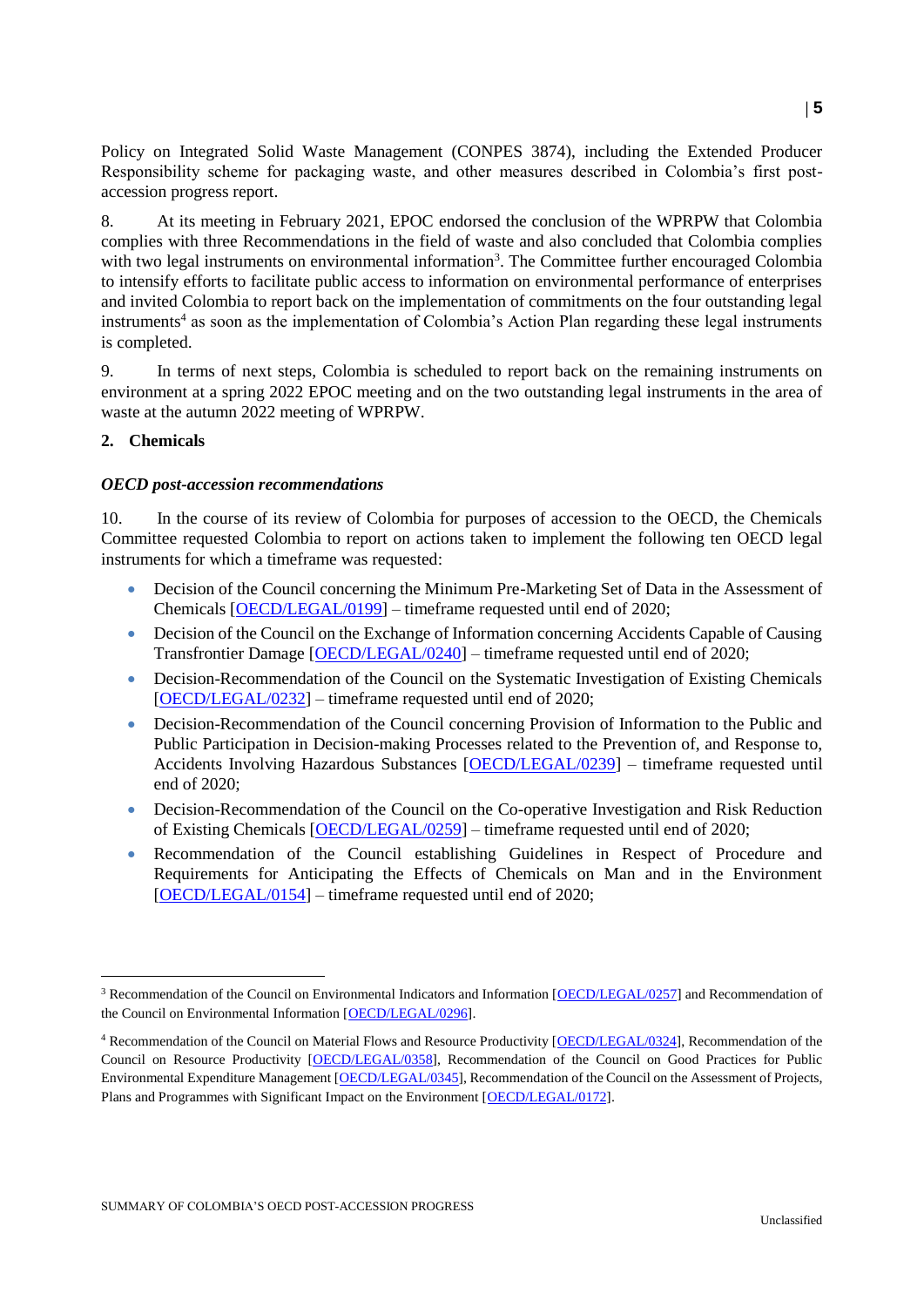- Recommendation of the Council concerning the Protection of Proprietary Rights to Data submitted in Notifications of New Chemicals [\[OECD/LEGAL/0203\]](https://legalinstruments.oecd.org/en/instruments/OECD-LEGAL-0203) – timeframe requested until end of 2020;
- Recommendation of the Council on Implementing Pollutant Release and Transfer Registers [\[OECD/LEGAL/0284\]](https://legalinstruments.oecd.org/en/instruments/OECD-LEGAL-0284) – timeframe requested until end of 2020;
- Recommendation of the Council concerning Chemical Accident Prevention, Preparedness and Response [\[OECD/LEGAL/0319\]](https://legalinstruments.oecd.org/en/instruments/OECD-LEGAL-0319) – timeframe requested until end of 2020.

11. The Chemicals Committee also identified key actions that Colombia should prioritise after accession, namely:

- To ensure the implementation of the *National Industry Chemicals Policy* and its related action plans;
- To ensure that the relevant provisions on the release of non-confidential data, in line with the Recommendation of the Council concerning the OECD List of Non-Confidential Data on Chemicals [\[OECD/LEGAL/0205\]](https://legalinstruments.oecd.org/en/instruments/OECD-LEGAL-0205), be adopted as part of the legal framework under the *National Industrial Chemicals Policy*;
- To ensure that the relevant provisions to be adopted as part of the legal framework under the *National Industrial Chemicals Policy* comprehensively reflect the Principles set out in the Appendix to the Recommendation of the Council Concerning the Exchange of Confidential Data on Chemicals [\[OECD/LEGAL/0204\]](https://legalinstruments.oecd.org/en/instruments/OECD-LEGAL-0204).

12. Colombia was also requested to provide an update on its progress in implementing the Declaration on Risk Reduction for Lead [\[OECD/LEGAL/0285\]](https://legalinstruments.oecd.org/en/instruments/OECD-LEGAL-0285) in the context of regular reporting to the Chemicals Committee.

## *Colombia's progress*

13. When Colombia reported on the progress in implementing the Declaration on Risk Reduction for Lead [\[OECD/LEGAL/0285\]](https://legalinstruments.oecd.org/en/instruments/OECD-LEGAL-0285) in June 2019, the Committee noted the range of actions underway to reduce exposure to lead and encouraged Colombia to continue its efforts.

14. Colombia is scheduled to report to the Chemicals Committee for the first time on progress made in implementing the legal instruments listed above and the Chemicals Committee's recommendations in February 2022.

## **3. Public Governance**

## *OECD post-accession recommendations*

15. In the course of its review of Colombia for purposes of accession to the OECD, the Public Governance Committee requested Colombia to report annually for a period of five years after accession on progress in implementing key recommendations falling under the below categories:

- Sound structures of government: effective and efficient justice institutions, including through an inclusive implementation of the reform package of the judicial branch and improvements to access to justice throughout the territory, and control institutions, notably in revising the mandate and responsibilities of *Procuraduría General de la Nación* (Office of the Inspector General);
- Transparency and accountability, including by enhancing citizens' participation at all points in the policy-making cycle nationally and at the local level and ensuring greater coordination between the Open Government agenda and the key national development strategies of the government;
- Integrity and anti-corruption frameworks and institutions, including by strengthening interinstitutional co-ordination in the implementation of these reforms, revising further the election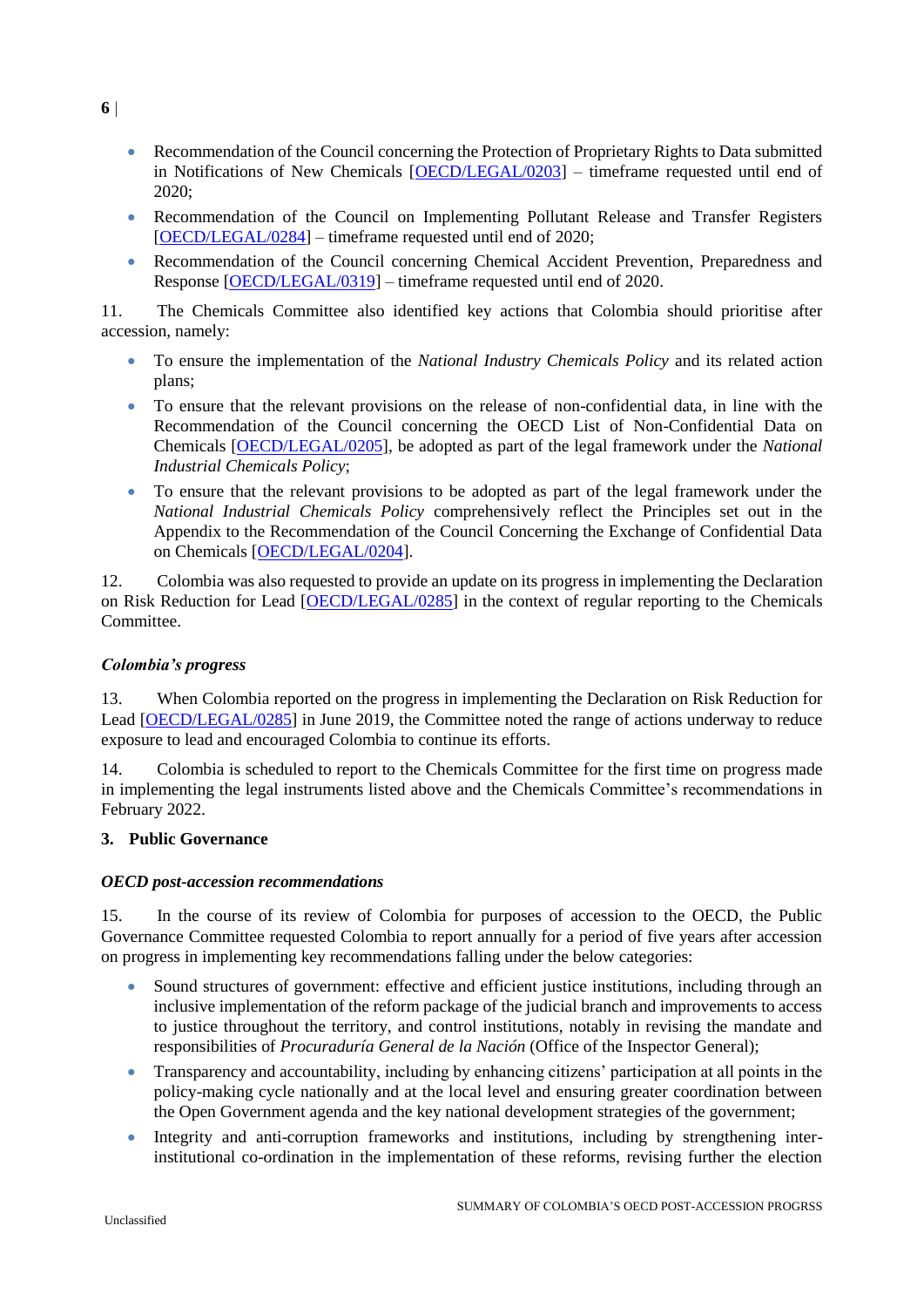process of regional and municipal Comptrollers to strengthen their independence, reinforcing the financial and administrative independence of the National Electoral Commission, strengthening the protection of whistle-blowers and regulating lobbying activities, as well as designing and implementing a unified approach to the promotion of public ethics and managing conflict of interest; and

 Sub-national administrative capacity, by continuing building administrative, workforce, fiscal and digital capacity in the sub-national institutions of the Executive and Judicial Branches and in the Control Institutions of the Public Ministry at the departmental and municipal levels.

16. The Committee provided that reporting should focus on progress in achieving concrete deliverables in implementing the key recommendations based on clear milestones and deadlines as further defined in the context of the commitments and deliverables within the "effective and efficient justice institutions" priority area.

## *Colombia's progress*

17. Colombia reported on progress made in implementing the Committee's recommendations for the first time in October 2021. The outcome of this reporting will be summarised in the next *Summary of Colombia's OECD Post-Accession Progress.* Colombia is further scheduled to report on progress in the autumn of 2022.

## **4. Regulatory Policy**

## *OECD post-accession recommendations*

18. In the course of its review of Colombia for purposes of accession to the OECD, the Regulatory Policy Committee requested that Colombia submit a report within two years after accession, and a second report in five years if required, on specific actions taken to implement the following recommendations:

## *Regulatory consultation*

- Make regulatory consultation compulsory for all institutions in the national administration.
- Prepare and publish guidelines for consultation to sustain the implementation process.
- Incorporate a principle of proportionality, where the process is more exhaustive for those regulations with high impact in regulatory consultation as well as in RIA.
- Establish a systematic capacity-building programme to give continuity to the current consultation initiatives.

#### *Regulatory Impact Assessment (RIA)*

- Design the governance of the RIA system allocating the functions of co-ordination, challenge, facilitation, and advocacy- to a regulatory oversight body.
- Sustain the capacity-building efforts to create a better regulation culture in the public administration.

#### *Governance of regulatory bodies*

- Review the governance arrangements of *Superintendencias*.
- For the case of regulatory commissions, review the procedures for director and board appointments and dismissals.
- Define clear guidelines and policies on conflict of interests for expert commissioners and Superintendents.
- Review the role of control bodies to avoid their interference with the substantive decisions of regulatory and supervisory bodies.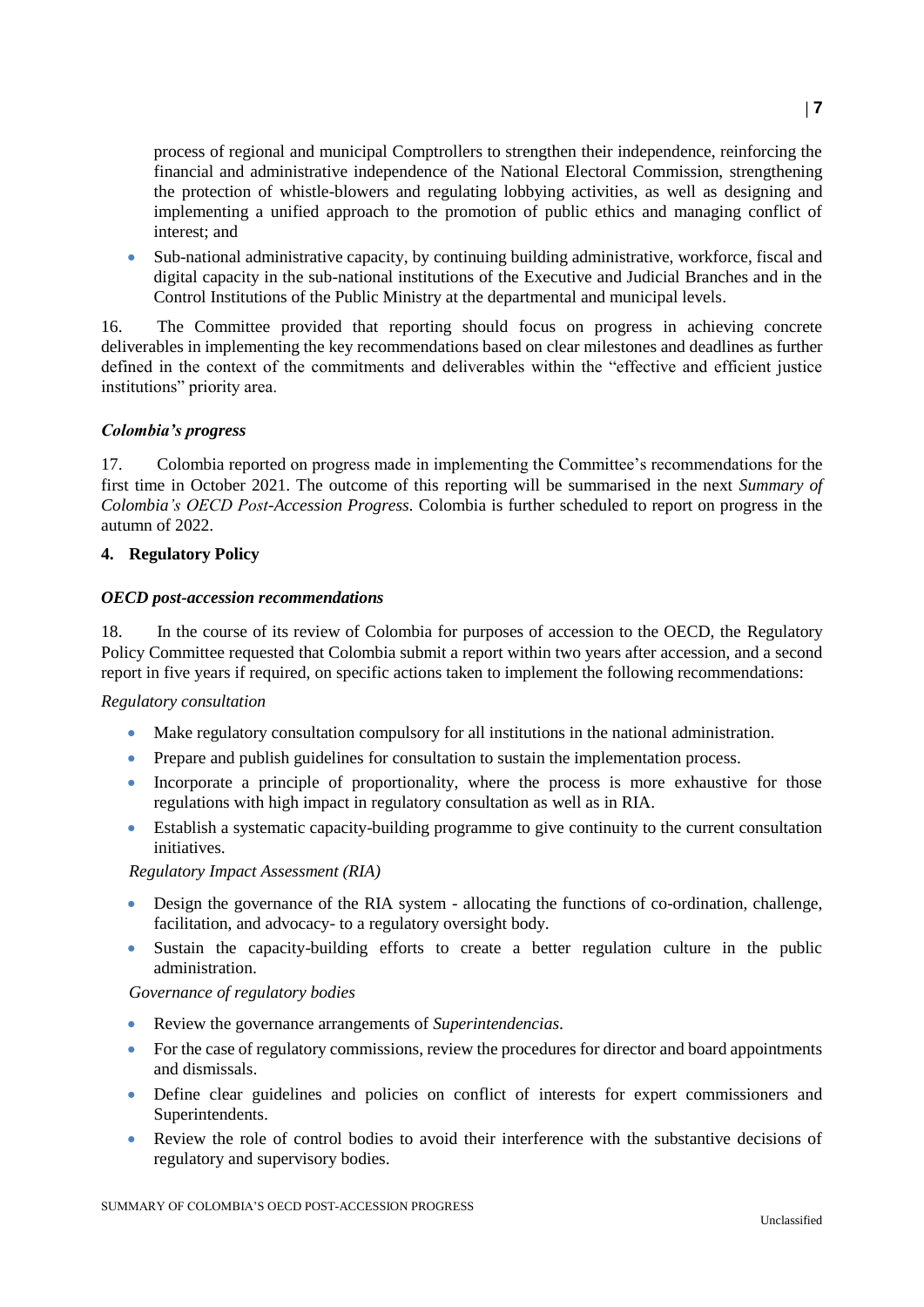# *Colombia's progress*

19. Colombia is scheduled to report to the Regulatory Policy Committee on progress made in implementing the Committee's recommendations for the first time in spring 2022.

## **5. Employment, Labour and Social Affairs**

## *OECD post-accession recommendations*

20. In the course of its review of Colombia for purposes of accession to the OECD, the Employment, Labour and Social Affairs Committee (ELSAC), while recognising the significant efforts made by Colombia to tackle the significant challenges in the labour market and social policy reform agenda, identified key priority recommendations on which Colombia was requested to report back after accession in the four priority areas of:

- Labour informality and subcontracting;
- Labour law enforcement;
- Collective bargaining; and
- Crimes against trade unionists.

21. Recognising that further progress in these areas will take time, ELSAC offered its support to continue working with the Colombian authorities to improve economic and social outcomes in the country. In particular, the Committee noted that it expects Colombia to continue implementing the following reforms in the years to come, in close collaboration with the social partners. The Committee recommended: (1) a yearly up-date report by the Colombian authorities at the ELSAC meeting and (2) a report prepared by the Secretariat two, four, six and eight years after accession to the Organisation and thereafter as required. Social partners would be invited to submit their comments in writing on these reports. In addition, the Committee noted that experts from OECD Members could join the Secretariat's review process and contribute to the post-accession reports discussed at the Committee meetings.

## *Colombia's progress*

22. Following its discussion with social partners in Colombia and its publication online in February 2021, ELSAC discussed a progress report prepared by Colombia for the first time at its meeting on 12 May 2021. Accordingly, the Colombian authorities presented new initiatives to:

- Tackle labour informality, including the introduction of a social protection floor and advances in the implementation of the one-stop business shops and single affiliation system for social security;
- Reduce impunity rates for violence against trade unionists thanks to a dedicated investigation strategy in the Prosecutor General's Office; and
- Strengthen labour law enforcement, including dedicated resources, continuous training for labour inspectors and a new fines collection system.
- Colombia also explained its tripartite approach in developing new laws and decrees involving the government, unions and business associations.

23. The Committee noted the difficulties faced due to COVID-19, but expressed concerns of continued violence against trade unionists, limited progress on collective bargaining and high informality rates, and stressed the importance of continuing progress.

24. The Committee invited Colombia to further address pending issues in its next report which is scheduled to be submitted in February 2022 and which will be discussed together with the first evaluation by the OECD Secretariat in spring 2022.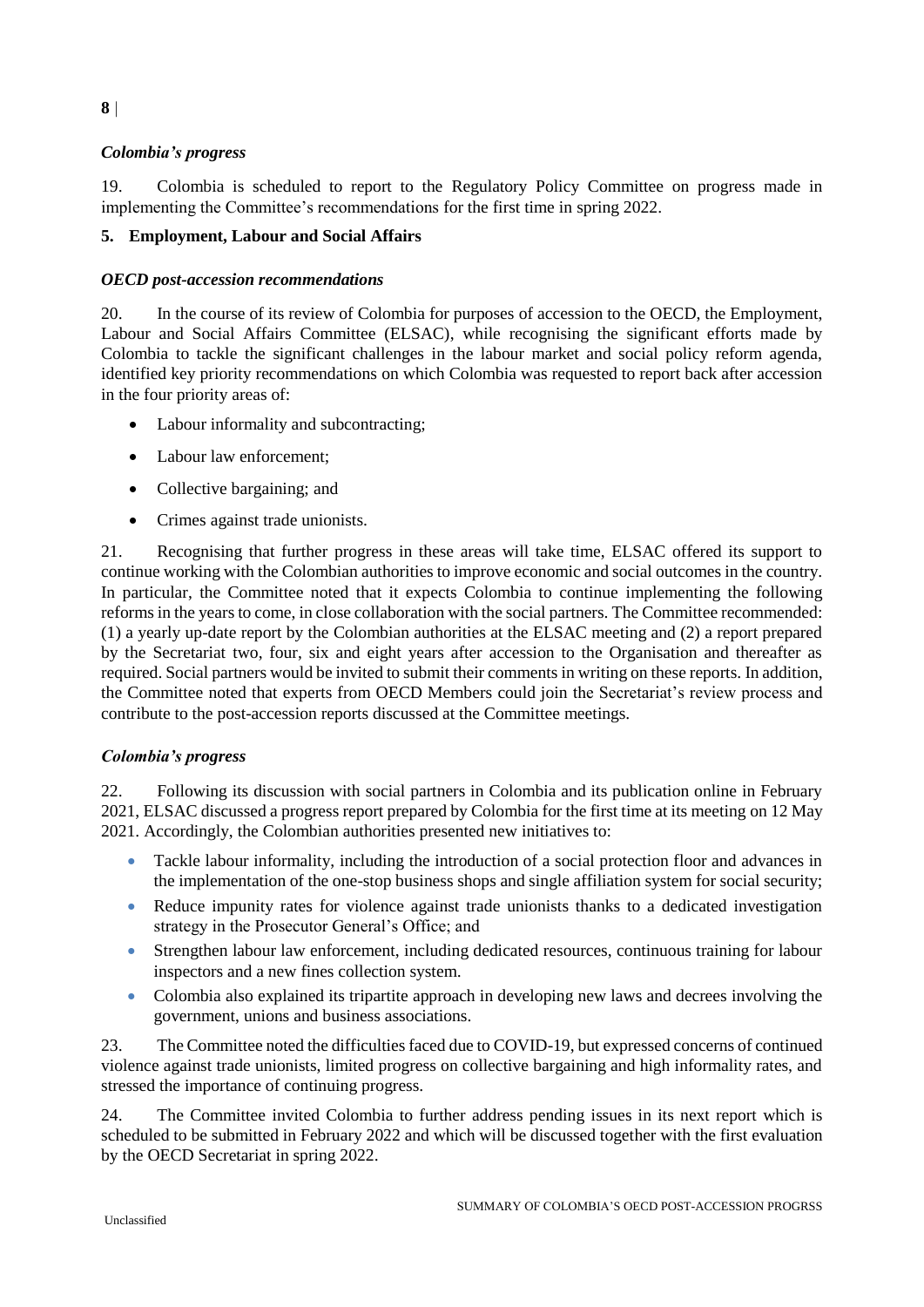## **6. Trade**

## *OECD post-accession recommendations*

25. In the course of its review of Colombia for purposes of accession to the OECD, the Trade Committee requested Colombia to report back after accession on the implementation of the following recommendations:

- Progress achieved in improving and standardising the preparation of regulatory proposals in the country, based on Decree 1471 of 2014, in promoting the compulsory use of an ex ante regulatory impact assessment (RIA) and related forward planning, and in providing regulatory entities with necessary support and supervision to achieve satisfactory quality of new regulations and supporting materials (e.g. RIA, regulatory agendas);
- Progress achieved in pursuing further transparency-enhancing reforms planned by the National Government Procurement Agency, including through the implementation of the E-Procurement Platform and improved statistics on public contracting; in ensuring that adequate resources are committed to training and supervision of public contracting activities in public entities involved in tendering processes; in providing supervision of public entities to ensure consistent implementation of government procurement-related provisions in the country's FTAs, and avoid arbitrary application of preferential treatment to domestic suppliers (going beyond the official preferential margins);
- Progress in the removal of the remaining discrimination on spirits, in particular as regards the nondiscriminatory application of exploitation charges in the Colombian departments, including those produced by departmental *licoreras*. Colombia will also report about any measures undertaken to ensure that the Law 1816 of 2016 is duly and uniformly applied in all departments that exercise the fiscal monopoly over spirits, in particular as regards the award and management of production and distribution concessions and of the necessary permits for the introduction of spirits in the territory of the departments;
- The management of the transitional period applied in the framework of the national scrappage policy, in particular steps to ensure that registration – and therefore, importation, are permitted in commercially viable quantities; and on the number of trucks registered as long as the national scrappage policy remains in effect. Colombia will report about the effective termination of the national scrappage policy, which is to occur no later than by the end of 2018 in a way that fully levels the playing field for imported trucks and removes the additional fees for trucks over 10.5mt.
- Progress in further developing the institutional and regulatory capacity to deal with IP-related issues, including through the enactment of the new Copyright Bill, and in increasing the efficiency of enforcement efforts.
- Colombia's continued adherence to the commitment to maintain a strict separation between health technology assessments and price determinations on the one hand, and the marketing authorisation processes on the other hand in all cases, including in circumstances involving pharmaceutical products or medical devices incorporating new technologies, and including in circumstances involving either institutional-level or individual-level distribution. Colombia will report on its commitment to commence the marketing authorisation review process upon the filing of a complete application for marketing authorisation, and not to delay marketing authorisations to await the outcome of health technology assessment or price determinations. Colombia will report on all regulations adopted in order to implement Article 72 of the National Development Plan (including on pricing mechanisms) and on any other pharmaceutical-related developments in the NDP 2014- 2018 and any subsequent NDP.
- Ongoing and new procedures on Declarations of Public Interest (DPIs) for drugs or active components of medicines.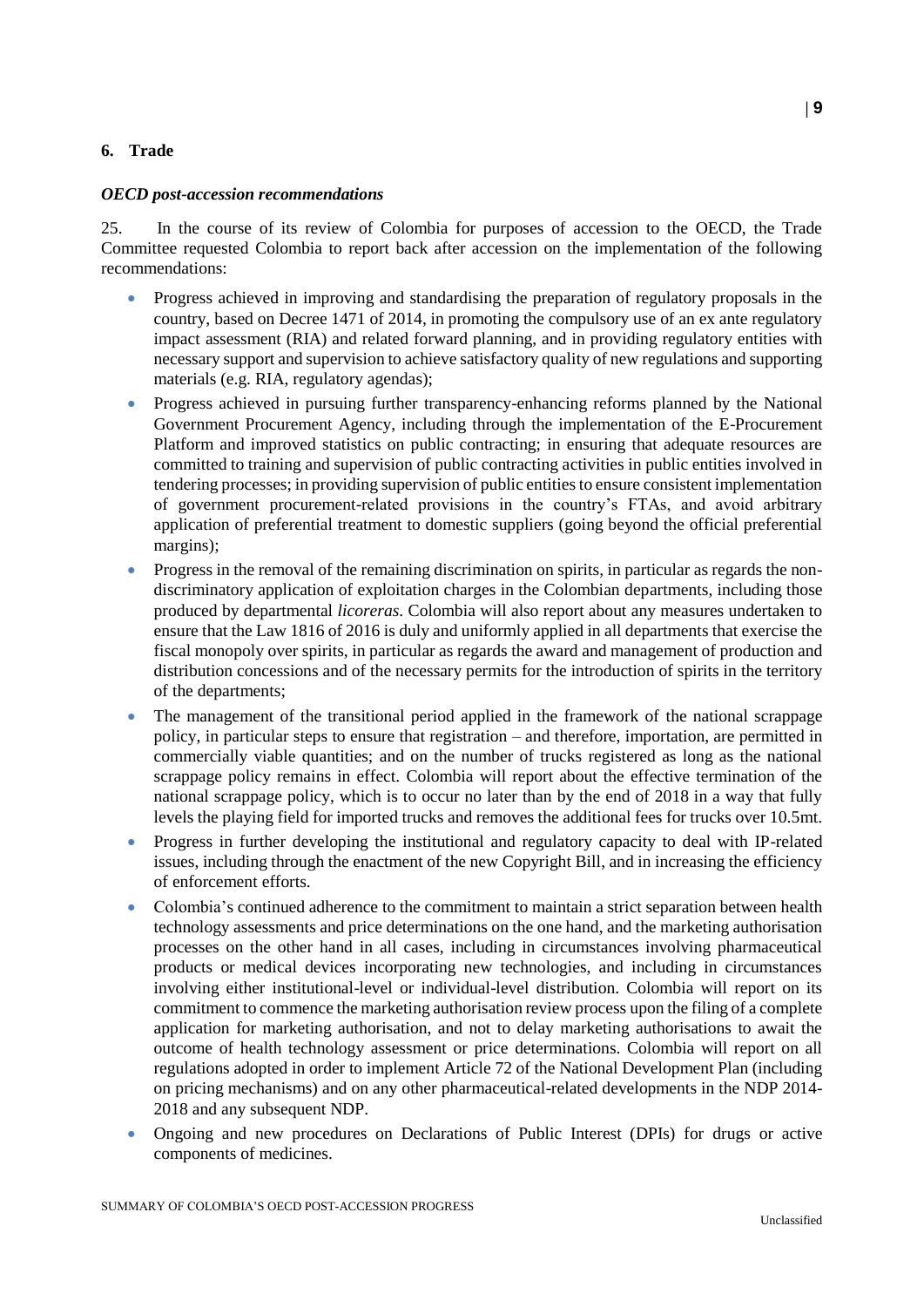Progress in achieving full implementation of the TFA as well as full implementation of the provisions in the new Customs Code.

## *Colombia's progress*

26. Colombia's progress in the area of trade was discussed for the first time by the Trade Committee in 4 November 2020:

- On fiscal charges of spirits, Colombia reiterated that alleged de facto differential treatment between national and imported spirits was eliminated since Law 1816 of 2016 came into effect.
- On truck scrappage, Colombia recalled that Decree 1517 was issued in 2016, effectively eliminating the "1x1" scrappage policy on June 26, 2019. As a result of these measures, since 2019, the heavy freight vehicles sector has evolved very positively, registering in 2019 a significant increase of 194% in the initial registration of new vehicles compared to 2018. The number of heavy freight vehicles registered in 2019 was 2.827 vehicles, and in 2018, 963 vehicles.
- On intellectual property rights, and specifically copyright protection, Colombia referred to Law 1915 of July 2018, which updated the copyright regulations in the country.
- On pharmaceuticals, Colombia reported that it has maintained a strict separation between health technology assessments and price determinations on one side and the marketing authorisation process on the other. In consequence, there are no cases of price determinations tied to market approvals. In addition, Colombia reiterated that there were no ongoing and new procedures on Declarations of Public Interest (DPIs) to regulate the price of drugs or active components of medicines in Colombia, nor additional requests to issue such DPIs.
- On trade facilitation, Colombia formally adhered to the WTO Trade Facilitation Agreement in August 2020.

27. The Trade Committee commended Colombia for the progress achieved and indicated areas on which they would welcome further information, including regarding the implementation of specific commitments in the areas of: public procurement; market authorisation of pharmaceuticals; the implementation of the spirits legislation at the provincial level; regulatory developments; intellectual property, compulsory licenses and trade facilitation.

28. At the 8 April 2021 meeting of the Trade Committee, Colombia subsequently reported on the following progress:

- Measures undertaken for regulatory improvement, including a review of Colombia's changes and advancements that is being prepared for consideration by the OECD Regulatory Policy Committee.
- In the area of public procurement, the government is updating the Guidelines for the use of Trade Agreements in Public Procurement Processes.
- On fiscal charges of spirits, the Colombian government has proposed further improvements in the implementation of Law 1816 of 2016 at the provincial level.
- On intellectual property rights, and specifically copyright protection, Colombia provided clarifications on applicable secondary regulation regarding copyright infringement and trademark counterfeiting.
- Colombia has committed to keep price determination and marketing approvals for pharmaceuticals strictly separate. A judicial challenge to the implementing regulation did not affect this commitment, as the separation is embedded in the National Development Plan, the legal framework setting out the President's policy priorities. A request for a

SUMMARY OF COLOMBIA'S OECD POST-ACCESSION PROGRSS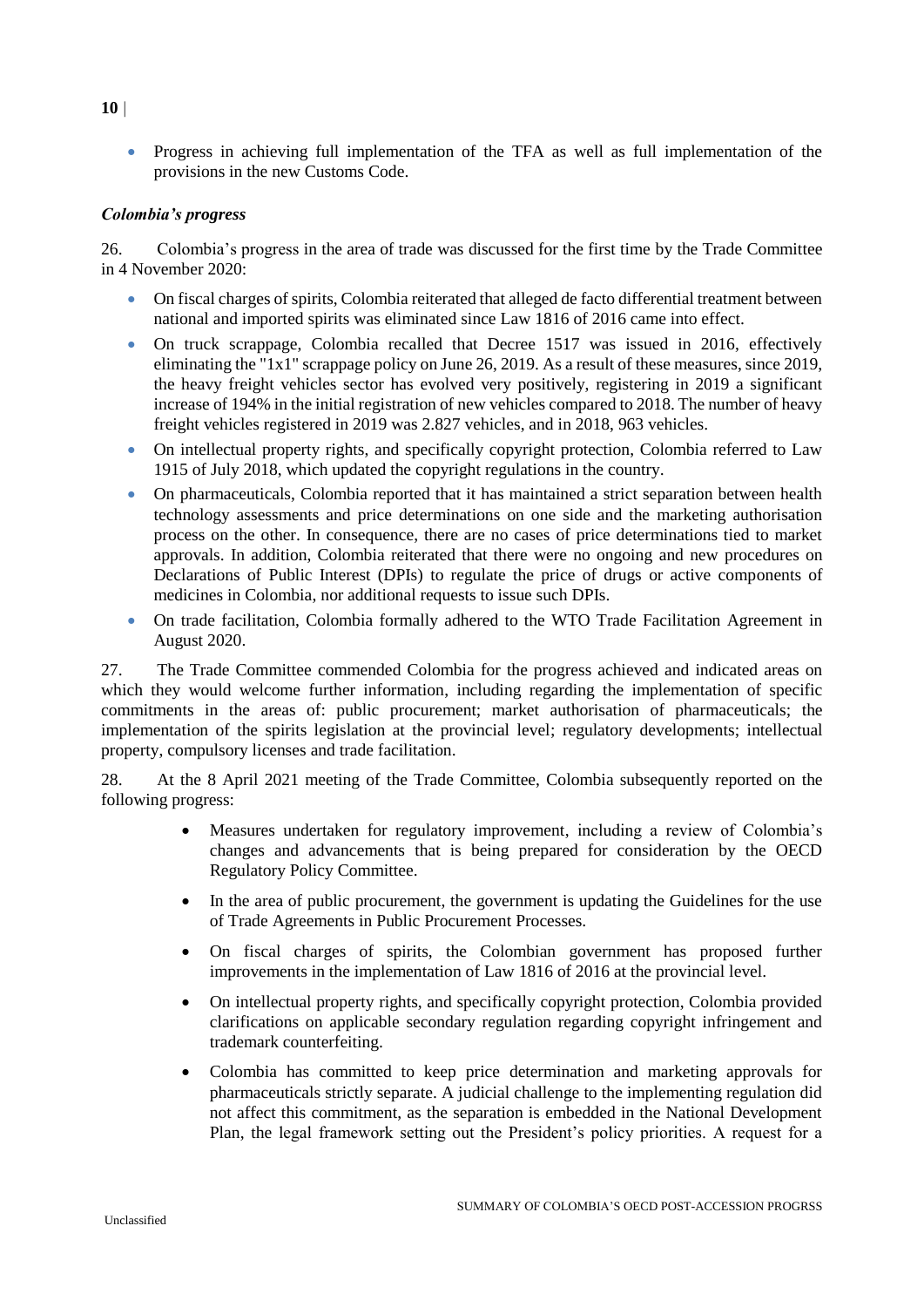compulsory license regarding pharmaceuticals to treat Hepatitis C is under consideration, in accordance with the applicable regulatory framework.

 On trade facilitation, Colombia provided clarifications on the implementing regulation for the WTO Trade Facilitation Agreement, in particular concerning advance rulings, perishable products and *de minimis* thresholds for express shipments.

29. The Committee welcomed the progress made, including regarding the implementation of the WTO Trade Facilitation Agreement, protection and enforcement of intellectual property rights, as well as positive developments in transparency and simplification of processes in public procurement, but stressed the importance of continuing progress in the other areas.

30. Colombia further reported on progress made in implementing the Committee's recommendations in November 2021. The outcome of this reporting will be summarised in the next *Summary of Colombia's OECD Post-Accession Progress.* A further report on Colombia's progress will be presented at the spring 2022 meeting of the Trade Committee.

## **7. Fisheries**

#### *OECD post-accession recommendations*

31. In the course of its review of Colombia for purposes of accession to the OECD, the Fisheries Committee requested Colombia to report within two years after accession on the implementation of the following recommendations:

- Changes to the institutional structure and legal framework for fisheries and aquaculture management;
- Adoption of rebuilding and management plans in line with the principles set out in the Council Recommendation on Rebuilding Fisheries;
- Changes to the monitoring and enforcement system, notably in terms of registration and licensing of small-scale fishers and aquaculture farmers;
- Improvement of the information basis on which policies are designed for the sector.

## *Colombia's Progress*

32. Colombia is scheduled to report on progress made in implementing the Committee's recommendations for the first time in spring 2022.

## **8. Fiscal Affairs Committee**

## *Timeframe for the Implementation of the Recommendation of the Council on the Determination of Transfer Pricing between Associated Enterprises [\[OECD/LEGAL/0279\]](https://legalinstruments.oecd.org/en/instruments/OECD-LEGAL-0279)*

33. At the time of accession, Colombia had requested a timeframe until end of 2019 for the implementation of the Recommendation of the Council on the Determination of Transfer Pricing between Associated Enterprises [\[OECD/LEGAL/0279\]](https://legalinstruments.oecd.org/en/instruments/OECD-LEGAL-0279) in order to adopt the necessary legislation to apply the transfer pricing regime to cross-border transactions carried out between associated enterprises and to overcome the existing administrative capacity constraints resulting from the lack of personnel with the necessary transfer pricing technical expertise in the tax administration.